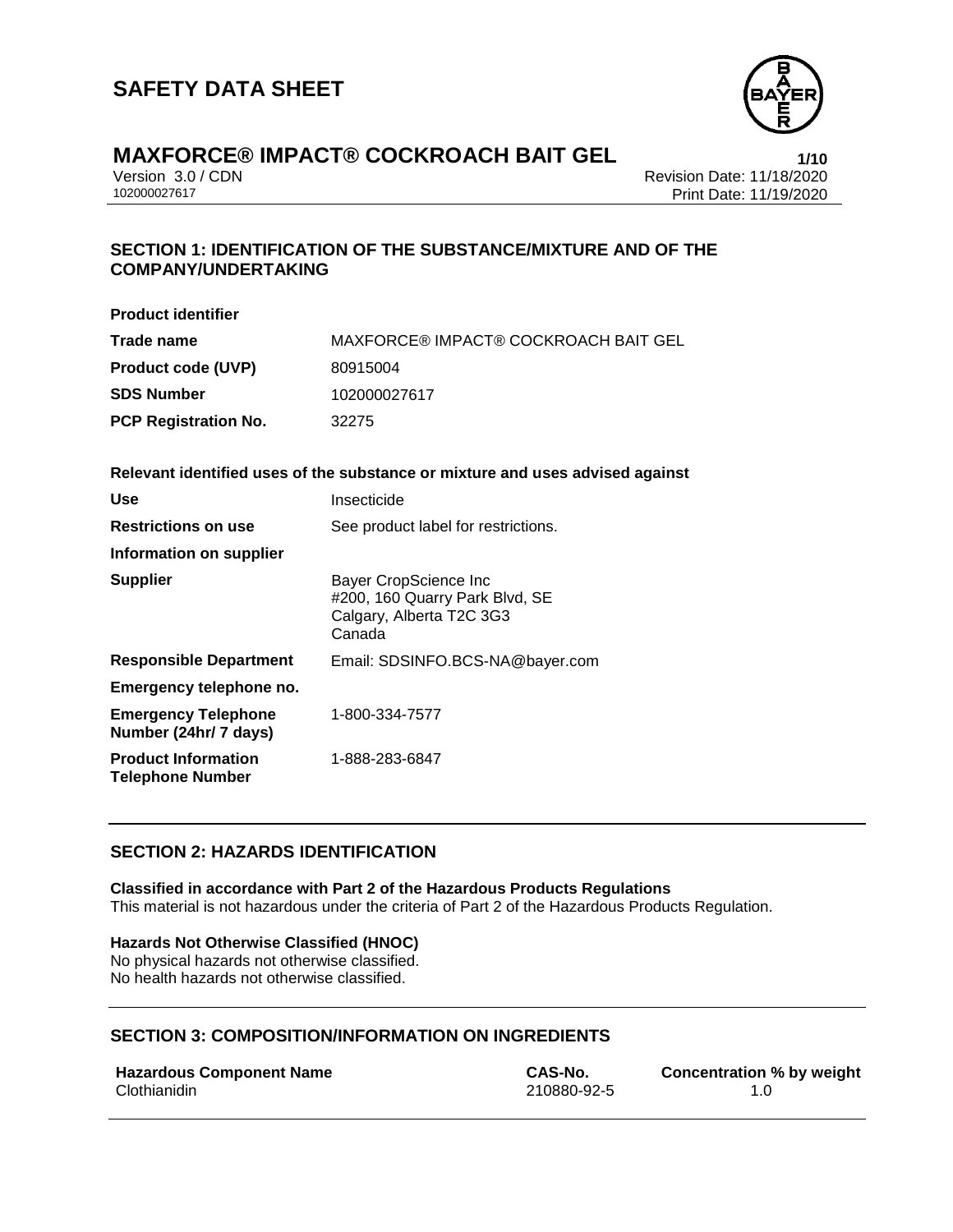

Version 3.0 / CDN<br>102000027617<br>Print Date: 11/19/2020 Print Date: 11/19/2020

#### **SECTION 4: FIRST AID MEASURES**

| <b>Description of first aid measures</b>                                   |                                                                                                                                                                                                                                                                                                           |  |  |
|----------------------------------------------------------------------------|-----------------------------------------------------------------------------------------------------------------------------------------------------------------------------------------------------------------------------------------------------------------------------------------------------------|--|--|
| <b>General advice</b>                                                      | When possible, have the product container or label with you when<br>calling a poison control center or doctor or going for treatment.                                                                                                                                                                     |  |  |
| <b>Inhalation</b>                                                          | Move to fresh air. If person is not breathing, call 911 or an ambulance,<br>then give artificial respiration, preferably mouth-to-mouth if possible.<br>Call a physician or poison control center immediately.                                                                                            |  |  |
| <b>Skin contact</b>                                                        | Take off contaminated clothing and shoes immediately. Wash off<br>immediately with plenty of water for at least 15 minutes. Call a<br>physician or poison control center immediately.                                                                                                                     |  |  |
| Eye contact                                                                | Hold eye open and rinse slowly and gently with water for 15-20<br>minutes. Remove contact lenses, if present, after the first 5 minutes,<br>then continue rinsing eye. Call a physician or poison control center<br>immediately.                                                                          |  |  |
| Ingestion                                                                  | Call a physician or poison control center immediately. DO NOT induce<br>vomiting unless directed to do so by a physician or poison control<br>center. Rinse out mouth and give water in small sips to drink. Never<br>give anything by mouth to an unconscious person. Do not leave victim<br>unattended. |  |  |
| Most important symptoms and effects, both acute and delayed                |                                                                                                                                                                                                                                                                                                           |  |  |
| <b>Symptoms</b>                                                            | No symptoms known or expected.                                                                                                                                                                                                                                                                            |  |  |
| Indication of any immediate medical attention and special treatment needed |                                                                                                                                                                                                                                                                                                           |  |  |
| <b>Treatment</b>                                                           | Appropriate supportive and symptomatic treatment as indicated by the<br>patient's condition is recommended.                                                                                                                                                                                               |  |  |

#### **SECTION 5: FIREFIGHTING MEASURES**

| <b>Extinguishing media</b>                                         |                                                                                                                               |  |
|--------------------------------------------------------------------|-------------------------------------------------------------------------------------------------------------------------------|--|
| <b>Suitable</b>                                                    | Use water spray, alcohol-resistant foam, dry chemical or carbon<br>dioxide.                                                   |  |
| Unsuitable                                                         | High volume water jet                                                                                                         |  |
| <b>Special hazards arising</b><br>from the substance or<br>mixture | Dangerous gases are evolved in the event of a fire.                                                                           |  |
| <b>Advice for firefighters</b>                                     |                                                                                                                               |  |
| <b>Special protective</b><br>equipment for firefighters            | In the event of fire and/or explosion do not breathe fumes. In the event<br>of fire, wear self-contained breathing apparatus. |  |
| <b>Further information</b>                                         | Contain the spread of the fire-fighting media. Do not allow run-off from<br>fire fighting to enter drains or water courses.   |  |
| <b>Flash point</b>                                                 | 98 - 101 °C                                                                                                                   |  |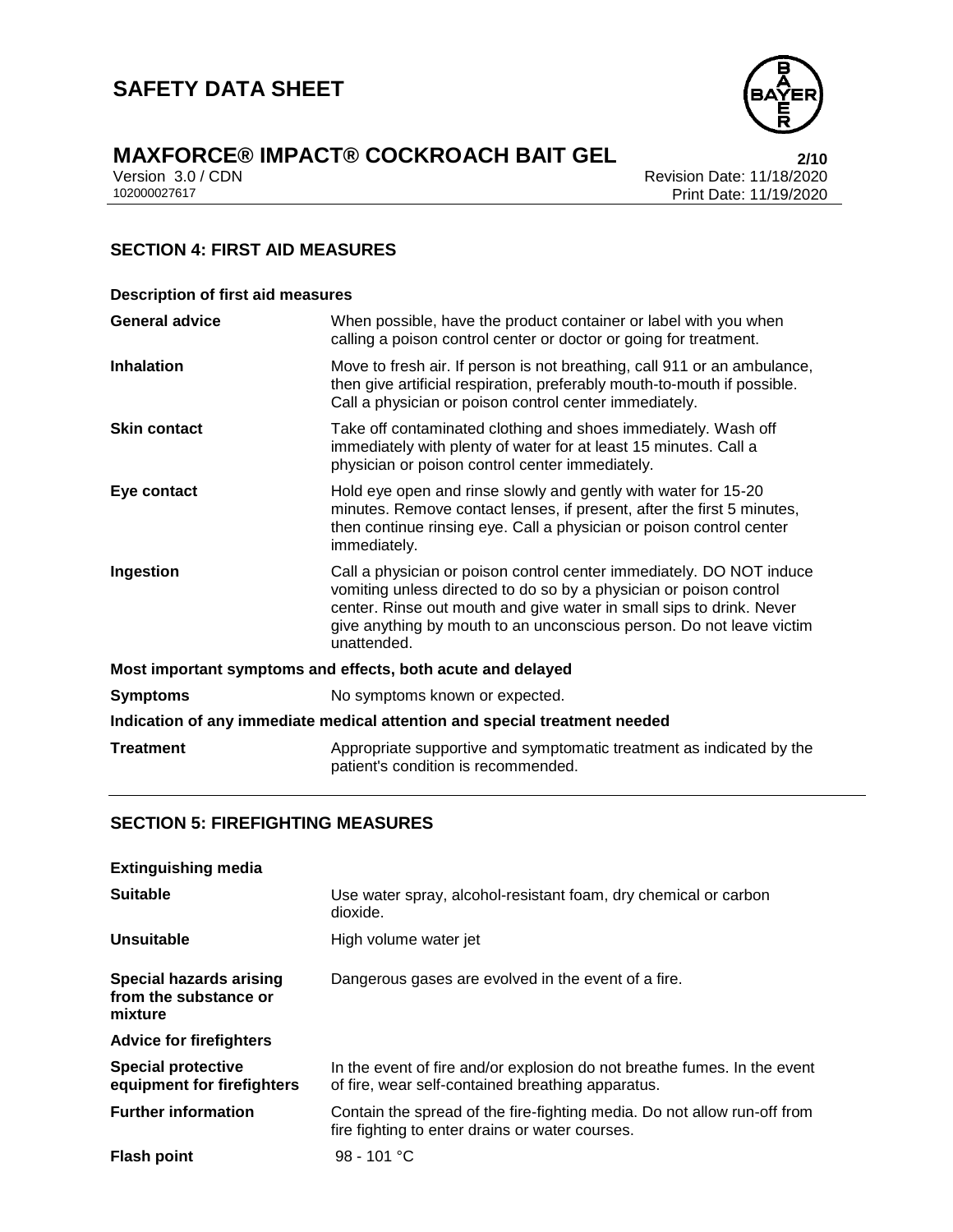

Version 3.0 / CDN<br>102000027617<br>Print Date: 11/19/2020 Print Date: 11/19/2020

| No flash point - Determination conducted up to the boiling point. |  |  |
|-------------------------------------------------------------------|--|--|
| 465 °C / 869 °F                                                   |  |  |
| No data available                                                 |  |  |
| No data available                                                 |  |  |
| Not explosive<br>92/69/EEC, A.14 / OECD 113                       |  |  |
|                                                                   |  |  |

#### **SECTION 6: ACCIDENTAL RELEASE MEASURES**

|                                                       | Personal precautions, protective equipment and emergency procedures                                                                                                                                                                                      |  |  |
|-------------------------------------------------------|----------------------------------------------------------------------------------------------------------------------------------------------------------------------------------------------------------------------------------------------------------|--|--|
| <b>Precautions</b>                                    | Keep unauthorized people away. Isolate hazard area. Avoid contact<br>with spilled product or contaminated surfaces.                                                                                                                                      |  |  |
| Methods and materials for containment and cleaning up |                                                                                                                                                                                                                                                          |  |  |
| Methods for cleaning up                               | Soak up with inert absorbent material (e.g. sand, silica gel, acid<br>binder, universal binder, sawdust). Keep in suitable, closed containers<br>for disposal. Clean contaminated floors and objects thoroughly,<br>observing environmental regulations. |  |  |
| <b>Additional advice</b>                              | Use personal protective equipment. If the product is accidentally<br>spilled, do not allow to enter soil, waterways or waste water canal.                                                                                                                |  |  |
| Reference to other sections                           | Information regarding safe handling, see section 7.<br>Information regarding personal protective equipment, see section 8.<br>Information regarding waste disposal, see section 13.                                                                      |  |  |

#### **SECTION 7: HANDLING AND STORAGE**

| <b>Precautions for safe handling</b>                         |                                                                                                                                                                                                                                                                                              |  |  |
|--------------------------------------------------------------|----------------------------------------------------------------------------------------------------------------------------------------------------------------------------------------------------------------------------------------------------------------------------------------------|--|--|
| Advice on safe handling                                      | No specific precautions required when handling unopened<br>packs/containers; follow relevant manual handling advice.                                                                                                                                                                         |  |  |
| Hygiene measures                                             | Wash hands thoroughly with soap and water after handling and before<br>eating, drinking, chewing gum, using tobacco, using the toilet or<br>applying cosmetics. Remove soiled clothing immediately and clean<br>thoroughly before using again. Wash thoroughly and put on clean<br>clothing. |  |  |
| Conditions for safe storage, including any incompatibilities |                                                                                                                                                                                                                                                                                              |  |  |
| <b>Requirements for storage</b><br>areas and containers      | Store in a cool, dry place and in such a manner as to prevent cross<br>contamination with other crop protection products, fertilizers, food, and<br>feed. Store in original container and out of the reach of children,<br>preferably in a locked storage area. Protect from freezing.       |  |  |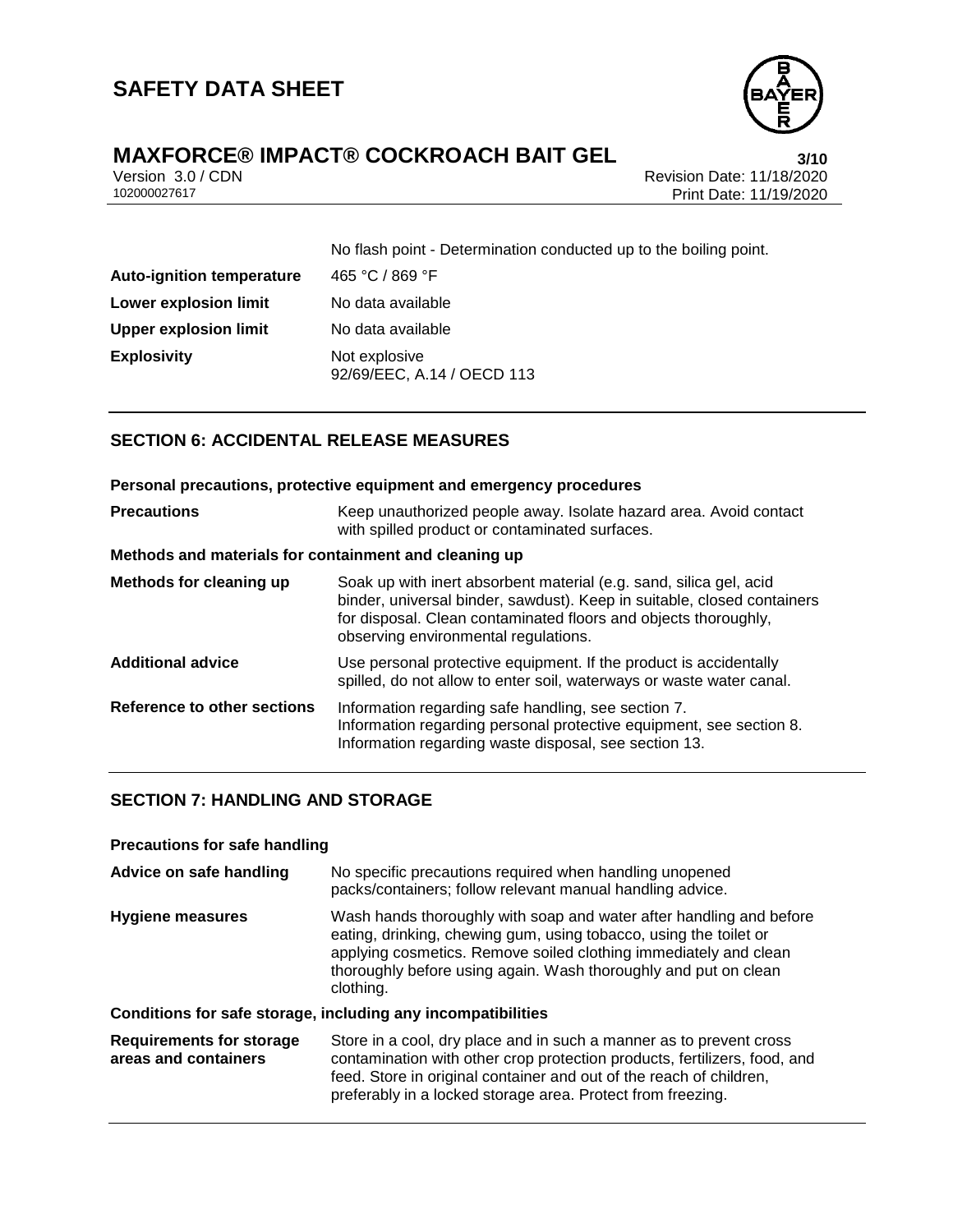

Version 3.0 / CDN<br>102000027617<br>Print Date: 11/19/2020 Print Date: 11/19/2020

### **SECTION 8: EXPOSURE CONTROLS/PERSONAL PROTECTION**

#### **Control parameters**

| CAS-No.     | <b>Control parameters</b> | <b>Update</b> | <b>Basis</b> |
|-------------|---------------------------|---------------|--------------|
| 210880-92-5 | $2.8 \text{ mg/m}$        |               | OES BCS*     |
|             |                           | 'TWA)         |              |

\*OES BCS: Internal Bayer AG, Crop Science Division "Occupational Exposure Standard"

#### **Exposure controls**

#### **Personal protective equipment**

In normal use and handling conditions please refer to the label and/or leaflet. In all other cases the following recommendations would apply.

| <b>Respiratory protection</b>      | Respiratory protection is not required under anticipated<br>circumstances of exposure.                                                                                                                                                                                                                                                      |  |  |
|------------------------------------|---------------------------------------------------------------------------------------------------------------------------------------------------------------------------------------------------------------------------------------------------------------------------------------------------------------------------------------------|--|--|
|                                    | Respiratory protection should only be used to control residual risk of<br>short duration activities, when all reasonably practicable steps have<br>been taken to reduce exposure at source e.g. containment and/or<br>local extract ventilation. Always follow respirator manufacturer's<br>instructions regarding wearing and maintenance. |  |  |
| <b>Hand protection</b>             | Chemical resistant nitrile rubber gloves                                                                                                                                                                                                                                                                                                    |  |  |
| Eye protection                     | Safety glasses with side-shields                                                                                                                                                                                                                                                                                                            |  |  |
| Skin and body protection           | Wear long-sleeved shirt and long pants and shoes plus socks.                                                                                                                                                                                                                                                                                |  |  |
| <b>General protective measures</b> | Follow manufacturer's instructions for cleaning/maintaining PPE. If<br>no such instructions for washables, use detergent and warm/tepid<br>water.<br>Keep and wash PPE separately from other laundry.                                                                                                                                       |  |  |

#### **SECTION 9. PHYSICAL AND CHEMICAL PROPERTIES**

#### **Information on basic physical and chemical properties**

| Form                               | gel                                                                              |  |  |
|------------------------------------|----------------------------------------------------------------------------------|--|--|
| Colour                             | white to beige                                                                   |  |  |
| Odour                              | weak, characteristic                                                             |  |  |
| <b>Odour Threshold</b>             | No data available                                                                |  |  |
| рH                                 | 4.7 - 5.2 (1 %) (23 °C) (CIPAC D water (342ppm))                                 |  |  |
| <b>Melting point/range</b>         | No data available                                                                |  |  |
| <b>Boiling point/boiling range</b> | 98 - 101 °C                                                                      |  |  |
| <b>Flash point</b>                 | 98 - 101 °C<br>No flash point - Determination conducted up to the boiling point. |  |  |
| <b>Flammability</b>                | No data available                                                                |  |  |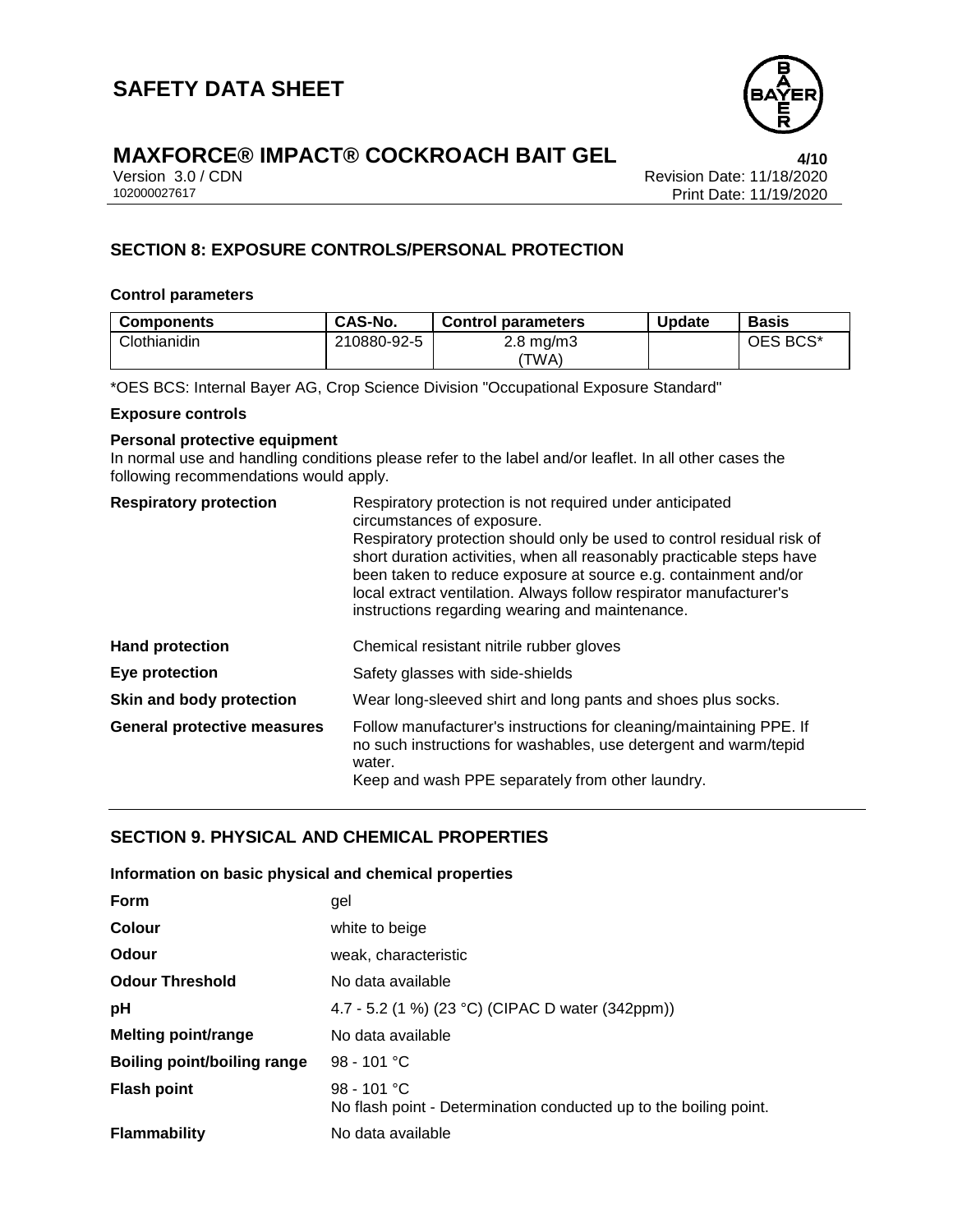### **SAFETY DATA SHEET**



# **MAXFORCE® IMPACT® COCKROACH BAIT GEL**<br>Version 3.0 / CDN<br>Revision Date: 11/18/2020

Version 3.0 / CDN<br>102000027617<br>Print Date: 11/19/2020 Print Date: 11/19/2020

| <b>Auto-ignition temperature</b>                         | 465 °C                                                       |  |  |
|----------------------------------------------------------|--------------------------------------------------------------|--|--|
| <b>Minimum ignition energy</b>                           | No data available                                            |  |  |
| Self-accelarating<br>decomposition temperature<br>(SADT) | No data available                                            |  |  |
| <b>Upper explosion limit</b>                             | No data available                                            |  |  |
| <b>Lower explosion limit</b>                             | No data available                                            |  |  |
| Vapour pressure                                          | No data available                                            |  |  |
| <b>Evaporation rate</b>                                  | No data available                                            |  |  |
| <b>Relative vapour density</b>                           | No data available                                            |  |  |
| <b>Relative density</b>                                  | No data available                                            |  |  |
| <b>Density</b>                                           | ca. 1.10 $g/cm^3$ (20 °C)                                    |  |  |
| <b>Water solubility</b>                                  | soluble                                                      |  |  |
| <b>Partition coefficient: n-</b><br>octanol/water        | Clothianidin: log Pow: 0.9                                   |  |  |
| Viscosity, dynamic                                       | $>= 20,000$ mPa.s (20 °C)<br>Velocity gradient 10/s          |  |  |
| <b>Viscosity, kinematic</b>                              | No data available                                            |  |  |
| <b>Oxidizing properties</b>                              | No oxidizing properties                                      |  |  |
| <b>Explosivity</b>                                       | Not explosive<br>92/69/EEC, A.14 / OECD 113                  |  |  |
| <b>Other information</b>                                 | Further safety related physical-chemical data are not known. |  |  |

#### **SECTION 10: STABILITY AND REACTIVITY**

| <b>Reactivity</b> |  |  |
|-------------------|--|--|
|                   |  |  |

| <b>Thermal decomposition</b>                 | Stable under normal conditions.                                                         |  |
|----------------------------------------------|-----------------------------------------------------------------------------------------|--|
| <b>Chemical stability</b>                    | Stable under recommended storage conditions.                                            |  |
| <b>Possibility of hazardous</b><br>reactions | No hazardous reactions when stored and handled according to<br>prescribed instructions. |  |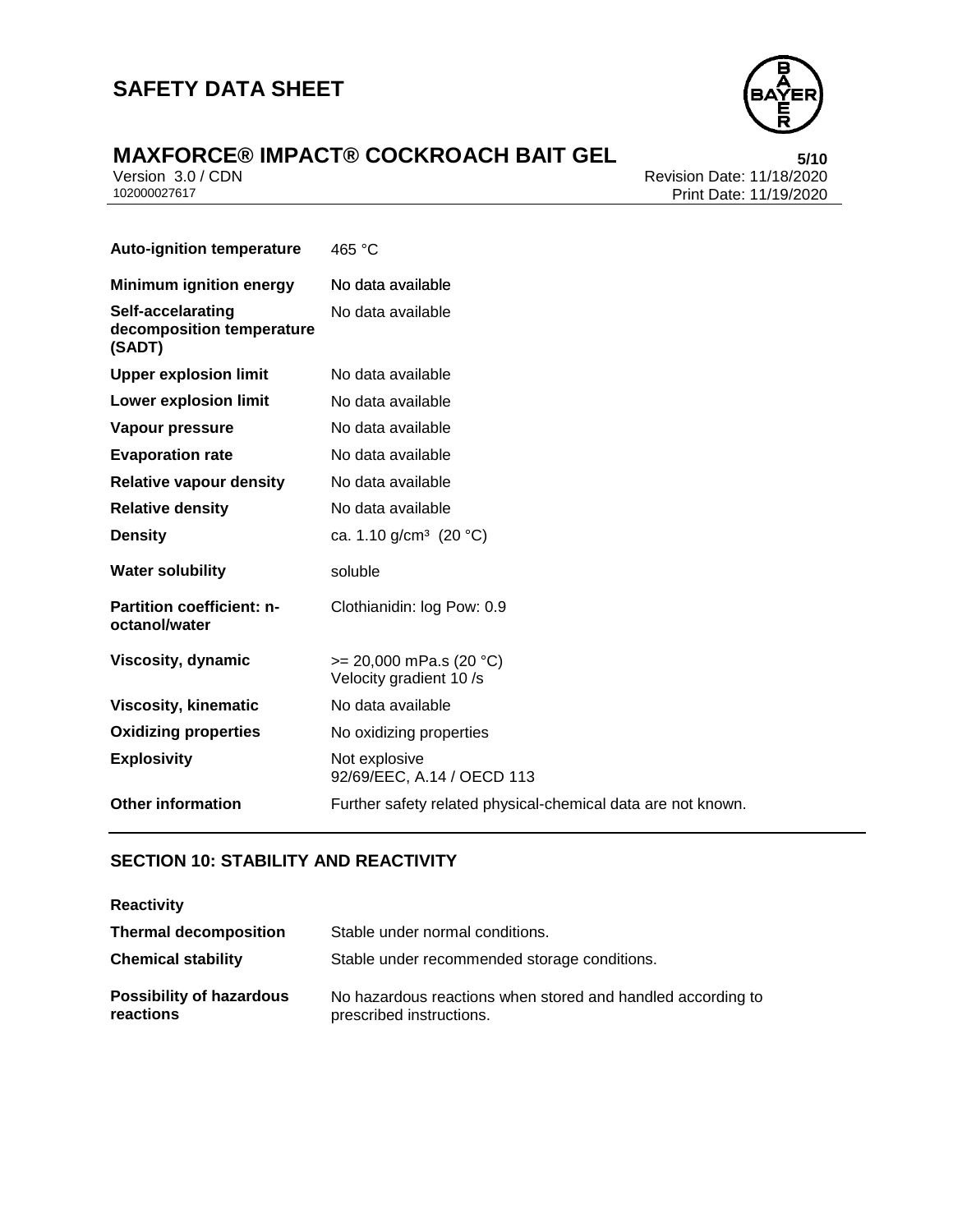

### **MAXFORCE® IMPACT® COCKROACH BAIT GEL 6/10**

Version 3.0 / CDN<br>102000027617<br>Print Date: 11/19/2020 Print Date: 11/19/2020

| <b>Conditions to avoid</b>                 | Extremes of temperature and direct sunlight.                       |  |
|--------------------------------------------|--------------------------------------------------------------------|--|
| Incompatible materials                     | No incompatible materials known.                                   |  |
| <b>Hazardous decomposition</b><br>products | No decomposition products expected under normal conditions of use. |  |

#### **SECTION 11: TOXICOLOGICAL INFORMATION**

| <b>Exposure routes</b>                      | Eye contact, Skin contact, Ingestion                                                                   |  |  |
|---------------------------------------------|--------------------------------------------------------------------------------------------------------|--|--|
| <b>Immediate Effects</b><br>Eye             | Not expected to produce significant adverse effects when<br>recommended use instructions are followed. |  |  |
| <b>Skin</b>                                 | Not expected to produce significant adverse effects when<br>recommended use instructions are followed. |  |  |
| Ingestion                                   | Not expected to produce significant adverse effects when<br>recommended use instructions are followed. |  |  |
| <b>Inhalation</b>                           | Not expected to produce significant adverse effects when<br>recommended use instructions are followed. |  |  |
| Information on toxicological effects        |                                                                                                        |  |  |
| <b>Acute oral toxicity</b>                  | LD50 (Rat) $> 5,000$ mg/kg                                                                             |  |  |
| <b>Acute inhalation toxicity</b>            | During intended and foreseen applications, no respirable aerosol is<br>formed.                         |  |  |
| <b>Acute dermal toxicity</b>                | LD50 (Rat) $> 5,000$ mg/kg                                                                             |  |  |
| <b>Skin corrosion/irritation</b>            | No skin irritation (Rabbit)                                                                            |  |  |
| Serious eye damage/eye<br>irritation        | Minimally irritating. (Rabbit)                                                                         |  |  |
| <b>Respiratory or skin</b><br>sensitisation | Skin: Non-sensitizing. (Mouse)<br>OECD Test Guideline 429, local lymph node assay (LLNA)               |  |  |

#### **Assessment STOT Specific target organ toxicity – single exposure**

Clothianidin: Based on available data, the classification criteria are not met.

#### **Assessment STOT Specific target organ toxicity – repeated exposure**

Clothianidin did not cause specific target organ toxicity in experimental animal studies.

#### **Assessment mutagenicity**

Clothianidin was not mutagenic or genotoxic based on the overall weight of evidence in a battery of in vitro and in vivo tests.

#### **Assessment carcinogenicity**

Clothianidin was not carcinogenic in lifetime feeding studies in rats and mice.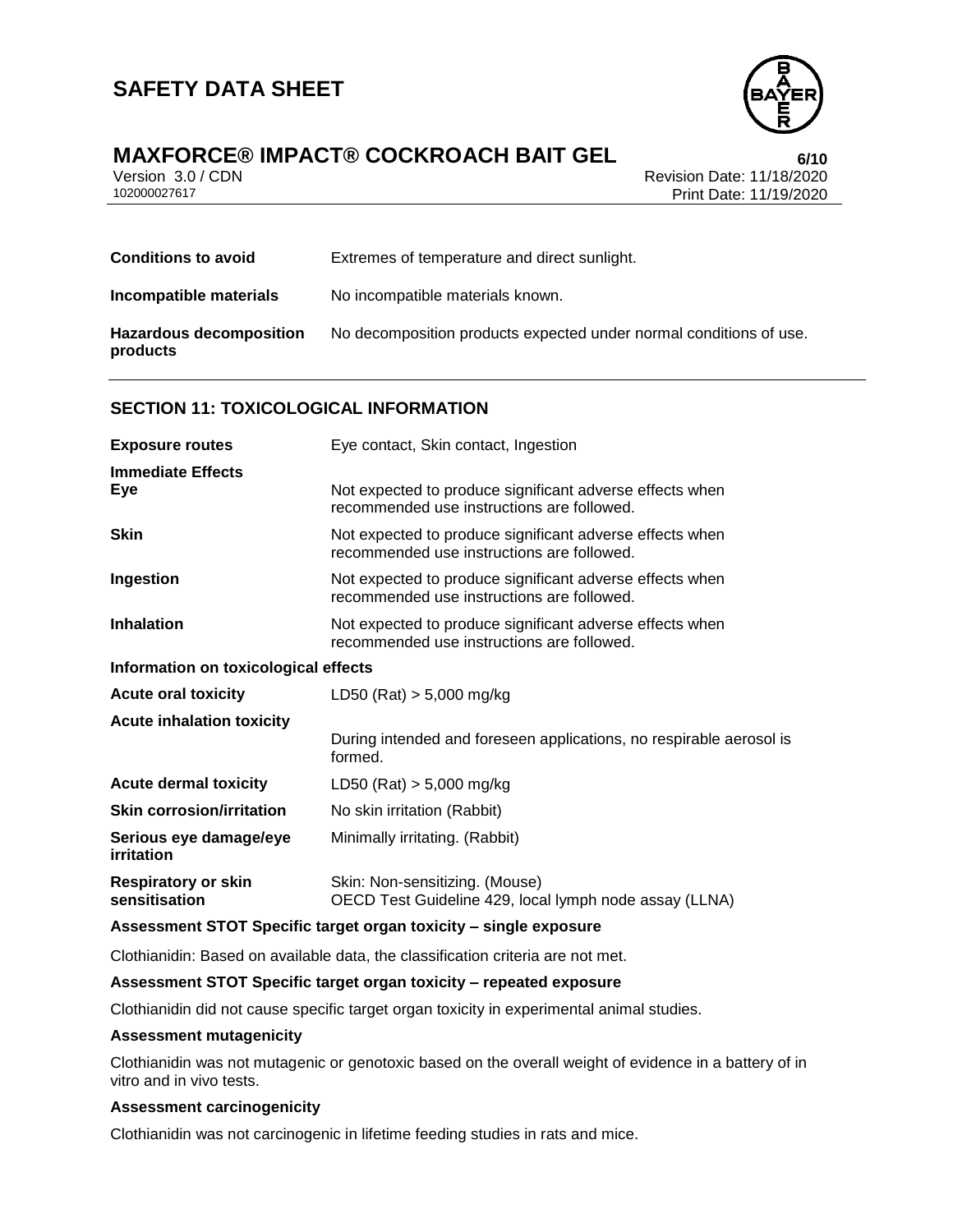

### **MAXFORCE® IMPACT® COCKROACH BAIT GEL 7/10**

Version 3.0 / CDN<br>102000027617<br>Print Date: 11/19/2020 Print Date: 11/19/2020

#### **ACGIH**

None.

**NTP**

None.

**IARC**

None.

**OSHA**

None.

#### **Assessment toxicity to reproduction**

Clothianidin caused reproduction toxicity in a two-generation study in rats only at dose levels also toxic to the parent animals. The reproduction toxicity seen with Clothianidin is related to parental toxicity.

#### **Assessment developmental toxicity**

Clothianidin did not cause developmental toxicity in rats. Clothianidin caused developmental toxicity in rabbits only at dose levels toxic to the dams. The developmental effects seen with Clothianidin are related to maternal toxicity.

#### **Aspiration hazard**

Based on available data, the classification criteria are not met.

#### **Further information**

Only acute toxicity studies have been performed on the formulated product. The non-acute information pertains to the active ingredient(s).

#### **SECTION 12: ECOLOGICAL INFORMATION**

| <b>Toxicity to fish</b>                             | LC50 (Oncorhynchus mykiss (rainbow trout)) > 104.2 mg/l<br>Exposure time: 96 h<br>The value mentioned relates to the active ingredient clothianidin.  |  |
|-----------------------------------------------------|-------------------------------------------------------------------------------------------------------------------------------------------------------|--|
| <b>Toxicity to aquatic</b><br>invertebrates         | EC50 (Daphnia magna (Water flea)) > 40 mg/l<br>Exposure time: 48 h<br>The value mentioned relates to the active ingredient clothianidin.              |  |
|                                                     | EC50 (Chironomus riparius (non-biting midge)) 0.029 mg/l<br>Exposure time: 48 h<br>The value mentioned relates to the active ingredient clothianidin. |  |
| <b>Chronic toxicity to aquatic</b><br>invertebrates | NOEC (Daphnia (water flea)): 0.12 mg/l<br>Exposure time: 21 d<br>The value mentioned relates to the active ingredient clothianidin.                   |  |
|                                                     | EC15 (Chironomus riparius (non-biting midge)): 0.00072 mg/l<br>Exposure time: 28 d                                                                    |  |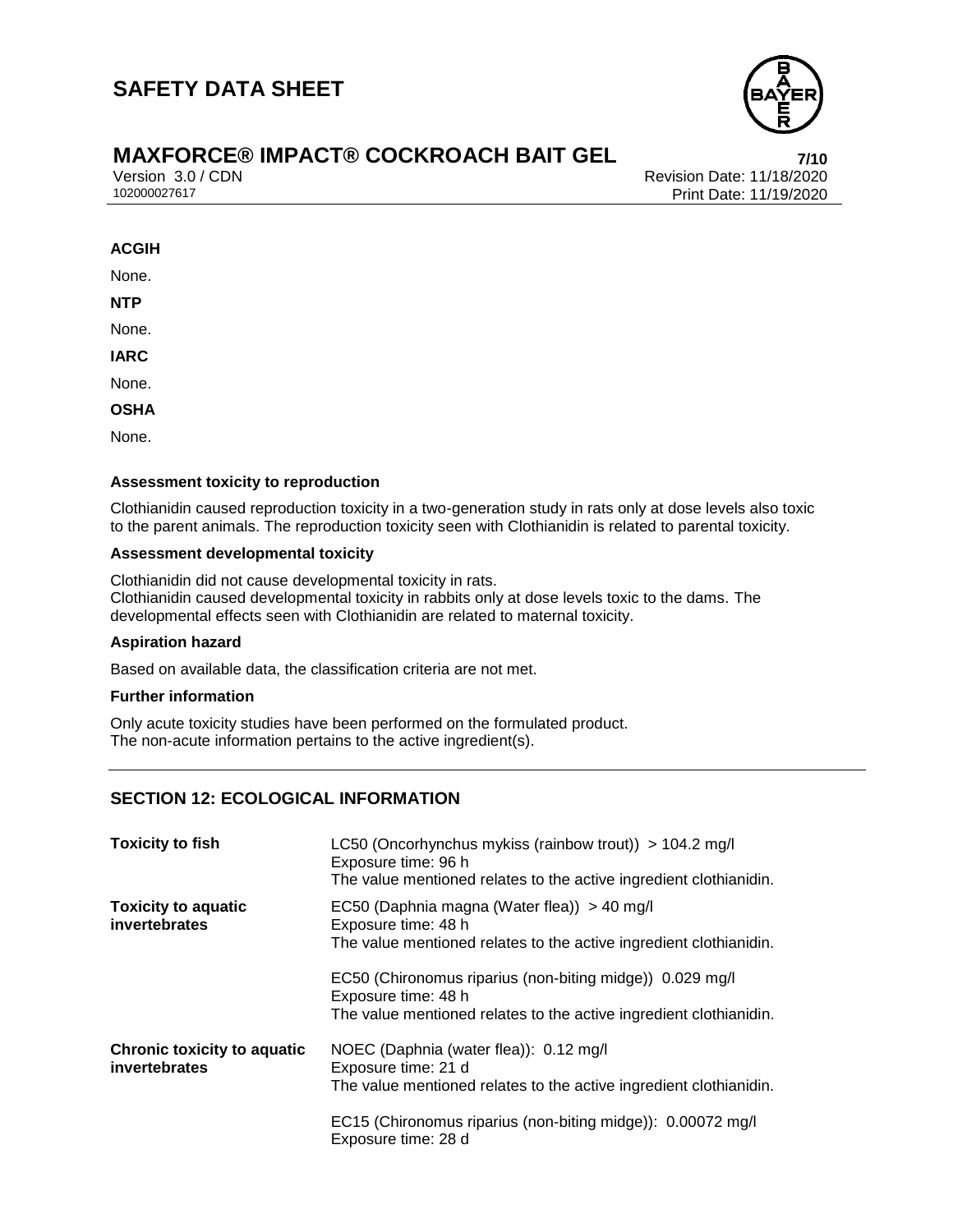

### **MAXFORCE® IMPACT® COCKROACH BAIT GEL 8/10**

|              | Version 3.0 / CDN |
|--------------|-------------------|
| 102000027617 |                   |

Version 3.0 / CDN Revision Date: 11/18/2020 Print Date: 11/19/2020

|                                             | The value mentioned relates to the active ingredient clothianidin.                                                                                                                              |  |  |
|---------------------------------------------|-------------------------------------------------------------------------------------------------------------------------------------------------------------------------------------------------|--|--|
| <b>Toxicity to aquatic plants</b>           | EC50 (Raphidocelis subcapitata (freshwater green alga)) > 120 mg/l<br>Growth rate; Exposure time: 72 h<br>The value mentioned relates to the active ingredient clothianidin.                    |  |  |
|                                             | EC50 (Lemna gibba (gibbous duckweed)) > 121 mg/l<br>Exposure time: 14 d<br>The value mentioned relates to the active ingredient clothianidin.                                                   |  |  |
| <b>Biodegradability</b>                     | Clothianidin:<br>Not rapidly biodegradable                                                                                                                                                      |  |  |
| Koc                                         | Clothianidin: Koc: 84 - 345                                                                                                                                                                     |  |  |
| <b>Bioaccumulation</b>                      | Clothianidin:<br>Does not bioaccumulate.                                                                                                                                                        |  |  |
| <b>Mobility in soil</b>                     | Clothianidin: Moderately mobile in soils                                                                                                                                                        |  |  |
| <b>Results of PBT and vPvB assessment</b>   |                                                                                                                                                                                                 |  |  |
| <b>PBT and vPvB assessment</b>              | Clothianidin: This substance is not considered to be persistent,<br>bioaccumulative and toxic (PBT). This substance is not considered to be<br>very persistent and very bioaccumulative (vPvB). |  |  |
| <b>Additional ecological</b><br>information | No other effects to be mentioned.                                                                                                                                                               |  |  |
| <b>Environmental precautions</b>            | Do not allow to get into surface water, drains and ground water.                                                                                                                                |  |  |
|                                             |                                                                                                                                                                                                 |  |  |

#### **SECTION 13: DISPOSAL CONSIDERATIONS**

| Waste treatment methods       |                                                                                                                                                                                                                                                                              |
|-------------------------------|------------------------------------------------------------------------------------------------------------------------------------------------------------------------------------------------------------------------------------------------------------------------------|
| <b>Product</b>                | It is best to use all of the product in accordance with label directions. If it<br>is necessary to dispose of unused product, please follow container label<br>instructions and applicable local guidelines.<br>Never place unused product down any indoor or outdoor drain. |
| <b>Contaminated packaging</b> | Do not re-use empty containers.<br>Place empty container in trash.<br>Follow advice on product label and/or leaflet.                                                                                                                                                         |

#### **SECTION 14: TRANSPORT INFORMATION**

| <b>TDG</b>           |                                              |
|----------------------|----------------------------------------------|
| UN number            | 3082                                         |
| Labels               | 9                                            |
| Packaging group      | Ш                                            |
| Marine pollutant     | Marine pollutant                             |
| Proper shipping name | ENVIRONMENTALLY HAZARDOUS SUBSTANCE, LIQUID, |
|                      | N.O.S.                                       |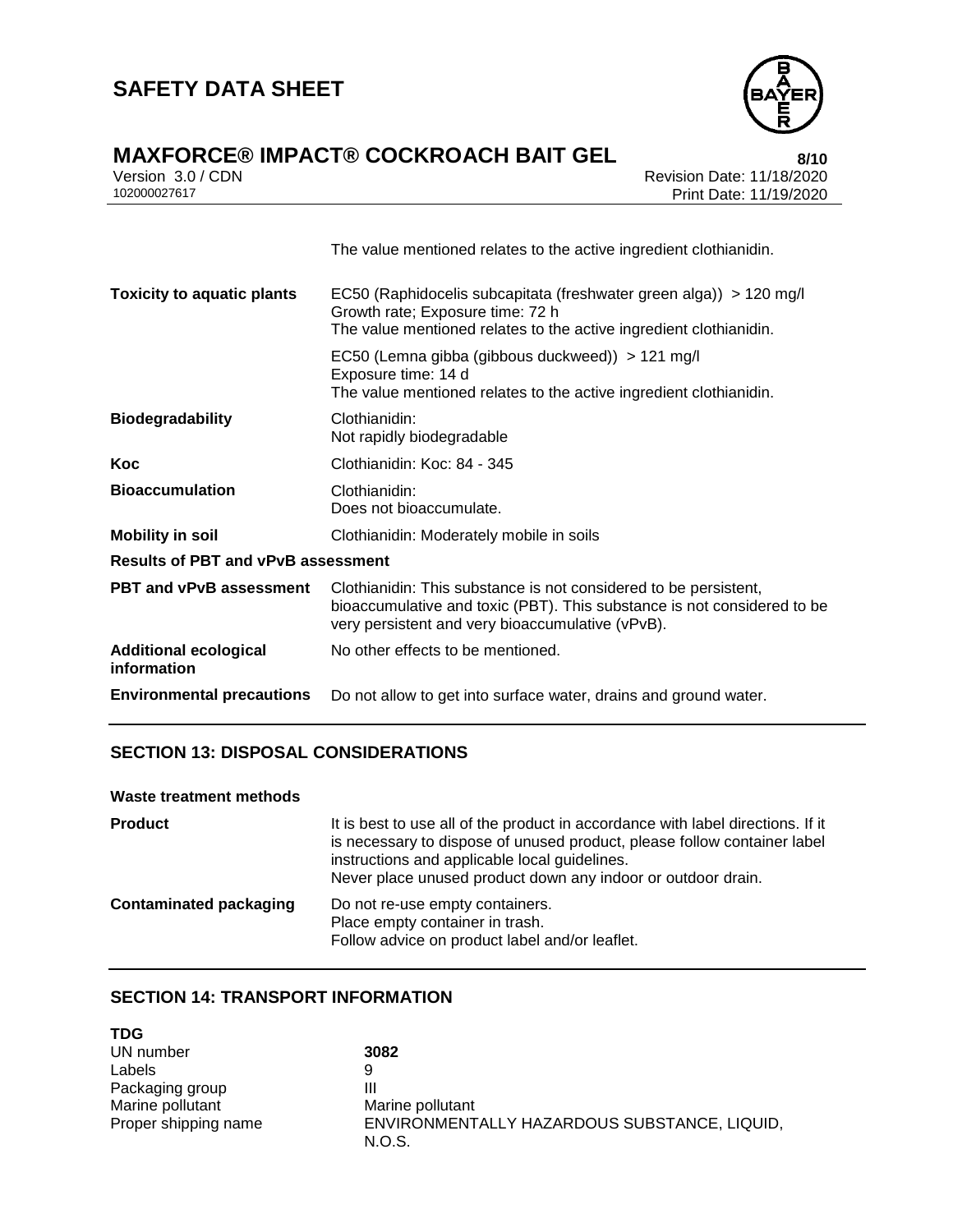

Version 3.0 / CDN<br>102000027617<br>Print Date: 11/19/2020 Print Date: 11/19/2020

(CLOTHIANIDIN)

| 49CFR                                                                                                    | Not dangerous goods / not hazardous material                                                                                                                                                                                                                                |  |
|----------------------------------------------------------------------------------------------------------|-----------------------------------------------------------------------------------------------------------------------------------------------------------------------------------------------------------------------------------------------------------------------------|--|
| <b>IMDG</b><br>UN number<br>Class<br>Packaging group<br>Marine pollutant<br>Proper shipping name         | 3082<br>9<br>Ш<br><b>YES</b><br>ENVIRONMENTALLY HAZARDOUS SUBSTANCE, LIQUID,<br>N.O.S.<br>(CLOTHIANIDIN SOLUTION)                                                                                                                                                           |  |
| <b>IATA</b><br>UN number<br>Class<br>Packaging group<br>Environm, Hazardous Mark<br>Proper shipping name | 3082<br>9<br>Ш<br><b>YES</b><br>ENVIRONMENTALLY HAZARDOUS SUBSTANCE, LIQUID,<br>N.O.S.<br>(CLOTHIANIDIN SOLUTION)                                                                                                                                                           |  |
| requirements.                                                                                            | This transportation information is not intended to convey all specific regulatory information relating to this<br>product. It does not address regulatory variations due to package size or special transportation                                                          |  |
| Further Information                                                                                      | Exempt from regulation when transported by road or rail, in<br>accordance with TDG Regulations 1.45.1.<br>This exemption provides that this product does not require<br>dangerous goods shipping documentation or safety marks<br>when transported on land by road or rail. |  |
| Freight Classification:                                                                                  | INSECTICIDES OR FUNGICIDES, N.O.I., OTHER THAN<br><b>POISON</b>                                                                                                                                                                                                             |  |

#### **SECTION 15: REGULATORY INFORMATION**

**PCP Registration No.** 32275

#### **SECTION 16: OTHER INFORMATION**

**Abbreviations and acronyms** 49CFR Code of Federal Regulations, Title 49<br>ACGIH US. ACGIH Threshold Limit Values US. ACGIH Threshold Limit Values ATE Acute toxicity estimate